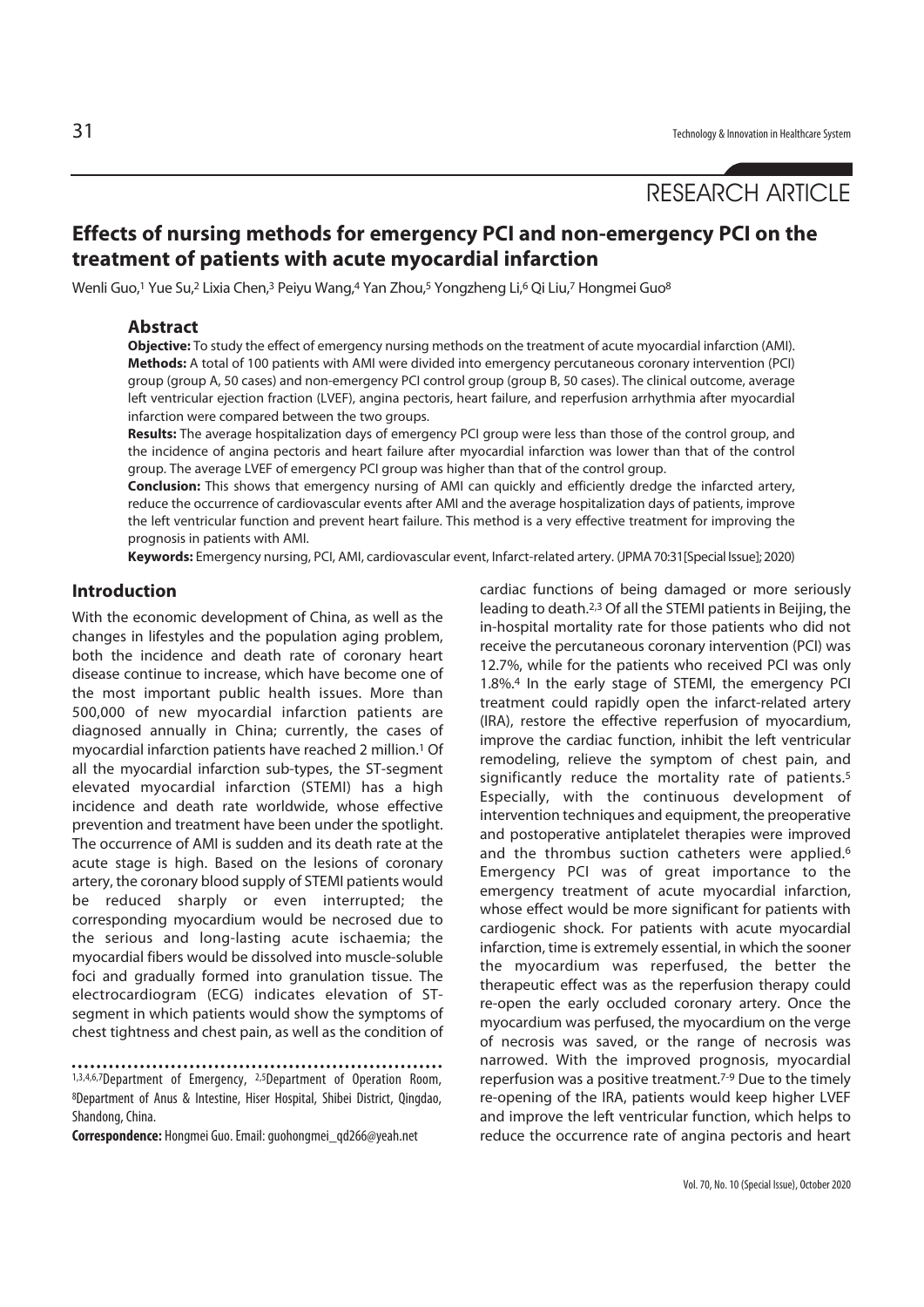failure after myocardial infarction, as well as the rate of cardiogenic death in patients with acute myocardial infarction.10-12 Therefore, it indicates that PCI is considered as an approach of emergency care to improve the quality of life, in which it could restore the coronary recanalization in a short period of time, reduce the mortality rate and the re-infarction rate, as well as reduce myocardial ischaemic cases and time span of hospital stays. The objective of this study was to explore the effect of emergency nursing methods on the treatment of AMI.

#### **Patients and Methods**

The general clinical data of 200 patients with ages between 38 and 72 years and a mean age of 58.5± 9.1 years with AMI treated at Hiser Hospital, were analyzed. All of the patients had no previous history of heart failure. In accordance with the therapeutic plans, the patients were divided into the emergency PCI treatment group (group A, n=100) and the non-emergency PCI treatment group (group B, n=100). All patients were followed up by outpatient reviews and telephone calls after the treatment for a period of 12 months. Informed consent was signed by all patients or their families and this study was approved by the Ethics Committee of Hiser Hosp.

**Sample size calculation:** According to 10 pre-test results, patients underwent emergency PCI and non-emergency PCI, respectively. The difference in average LVEF between the two groups was 5.20. According to the results of the document13 which was 55.65±11.87, the overall standard deviation was selected as 11.87. The estimation equation for the sample size of the measurement data in both groups was as follows:

$$
n_1=n_2=2[(z_\alpha+z_\beta)^2\,\sigma^2\,/\,\delta^2]
$$

Where  $\alpha = 0.05$ ,  $\beta = 0.1$ ,  $z_{\alpha} = 1.6449$ ,  $z_{\beta} = 1.2816$ ,  $\sigma =$ 11.87, and  $\delta$  = 5.20. After calculations, n<sub>1</sub>, and n<sub>2</sub>, were 89. Since about 10% of the estimated cases needed to be excluded, 100 cases were sampled in each group.

**Inclusion criteria:** Symptoms of chest pain  $\leq$  12 hours, ischaemic chest pain  $\geq$  30 minutes, which could not be relieved through rest or nitroglycerin (both orally and intravenously); ECG indication of ST segments elevation of  $\geq$  0.2mV in at least two adjacent chest leads, or elevation of  $\geq$  0.1mV in ST segment of limb lead, or presence of left bundle branch block (LBBB) noted for the first time and the myocardial enzymes level more than twice of the normal value.

**Exclusion criteria:** patients who had previous history of myocardial infarction, left main coronary artery disease, chronic total occlusion, multiple total occlusion, severe

coronary distortion and calcification, severe liver and kidney dysfunction, malignant tumour, open IRA, narrowed non-IRA during emergency surgery; patients who died during hospitalization or emergency surgeries; patients with incomplete general clinical data and observation indicators; and patients who were lost to follow up.

On being diagnosed as acute myocardial infarction; the patient was immediately given 300mg of enteric-coated aspirin tablets and 300mg of clopidogrel hydrogen sulfate tablets. In accordance with the necessity of applying emergency PCI treatments, the patients were included in group A or group B, respectively.

After urgent preoperative preparations, the femoral artery of the patient was punctured by the Seldinger method, and the 6F or 7F lower arterial sheath was placed. During surgery, heparinization (100 units/kg) was applied to establish an intravenous line for temporary cardiac pacing. The Judkins method $14$  was applied to perform the coronary angiography. PTCA and coronary stenting were applied to IRA. The coronary stent should completely cover the relevant vascular lesions with appropriate pressure release (8-16atm). The indications of successful PCI treatment were: IRA stenosis residual <20% and the result of Thrombolysis in Myocardial Infarction (TIMI) grade flow was TIMI 3. The TIMI 2 or TIMI 3 indicated revascularization of blood vessels. The artery sheath was removed 6 hours after the surgery. The patient was subcutaneously injected with 40mg/12 hours of low molecular weight heparin for 5-7 days. After the surgery, all patients were given oral clopidogrel sulfate tablets 75mg/day for a period of 12 to 18 months. Besides, all patients were given oral aspirin enteric-coated tablets 100mg/day for a long-term period. The success criteria of PCI surgery was based on the following criteria: the lumen diameter after PCI increased by >50% as compared with the preoperative diameter; the residual stenosis of target vessels was <20%; the vascular blood flow of the offender was TIMI 3; no serious complications occurred during hospitalization; the symptoms of myocardial ischaemia and/or signs were relieved.

If the occurrence of AMI was within 12 hours, and the patients had no absolute thrombolytic contraindication, whose age was  $\leq$ 70 years, the intravenous thrombolytic therapy was given (8 cases), 1.5 million units of urokinase were added into 100mL of physiological saline and were infused intravenously within 30 minutes; then, the ECG and myocardial enzymes were dynamically observed to determine whether the coronary artery was recanalized. After the thrombolytic therapy, the patients were given aspirin enteric-coated tablets 300mg/day for 3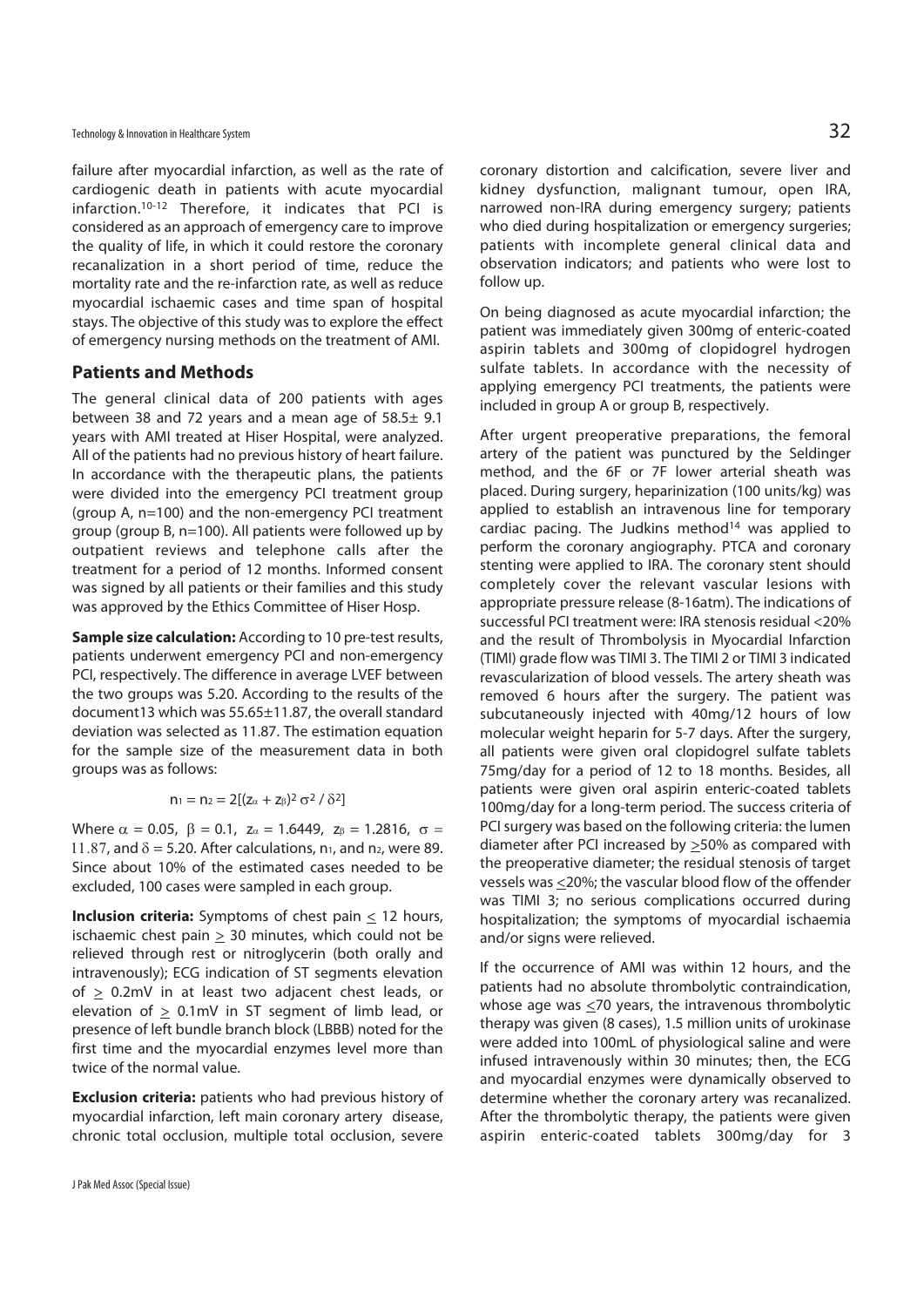consecutive days; then, the dosage was changed into 100mg/day for long-term use. If the occurrence of AMI exceeded 12 hours, the patients received regular conservative treatment (79 cases). All patients who met the clinical diagnostic criteria for AMI were admitted to the coronary care unit (CCU), where they were given oxygen and ECG monitoring on a regular basis; the patients without contraindications were given subcutaneous injection of LMWH, oral aspirin entericcoated tablets, oral clopidogrel hydrogen sulfate tablets, oral nitrate drugs, oral ACEI, oral beta receptor blockers, and oral statins drugs.

The status of age and gender, the incidence of coronary heart disease including hypertension, diabetes mellitus type 2, and hyperlipidaemia, as well as the general clinical data including Killip cardiac function classification and the myocardial infarction sites of the patients in group A and B were compared.15

**Criteria of TIMI grade flow:** TIMI 0 flow (no perfusion) refers to the absence of any antegrade flow beyond a coronary occlusion; TIMI 1 flow (penetration without perfusion) is the faint antegrade coronary flow beyond the occlusion, with incomplete filling of the distal coronary bed; TIMI 2 flow (partial reperfusion) is the delayed or sluggish antegrade flow with complete filling of the distal territory; TIMI 3 is normal flow which fills the distal coronary bed completely.

**Criteria of Killip cardiac function classification:** Killip class I includes individuals with no clinical signs of heart failure; Killip class II includes individuals with rales or crackles in the lungs, an S3, and elevated jugular venous pressure; Killip class III describes individuals with frank acute pulmonary oedema; Killip class IV describes individuals in cardiogenic shock or hypotension (measured as systolic blood pressure lower than 90 mmHg), and evidence of peripheral vasoconstriction (oliguria, cyanosis or sweating). Patients belonging to Killip class II and above are classified as patients with heart failure.

**The average hospital stay and the occurrence rate of cardiovascular events:** Post-infarction angina (PIA) refers to angina pectoris that occurred within 30 days of acute myocardial infarction; reperfusion arrhythmias (RA) refers to the occurrence of arrhythmia during the recovery process of blood perfusion in the local or total ischaemia of myocardium; average LVEF refers to the LVEF measured through echocardiography that performed one month after the occurrence of AMI, which is evaluating the function of left ventricular and the difference of cardiogenic death.

For Heart failure occurring after myocardial infarction (>NYHA III), the criteria of The New York Heart Association (NYHA) Functional Classification was used.16 This is described as follows: NYHA class I indicates no limitation of physical activity where ordinary physical activity does not cause the undue fatigue, palpitation, dyspnoea (shortness of breath); NYHA class II indicates a slight limitation of physical activity and comfortable at rest where ordinary physical activity results in fatigue, palpitation, dyspnoea (shortness of breath); NYHA class III indicates the marked limitation of physical activity and comfortable at rest where less than ordinary activity causes fatigue, palpitation, or dyspnoea; NYHA class IV indicates unable to carry on any physical activity without discomfort and having symptoms of heart failure at rest where the discomfort increases if any physical activity is undertaken.

All the collected data were processed using the SPSS 17.0 statistics software package. The measurement data were submitted to the normality test. Test results indicated that the measurement data were in a normal distribution (P>0.05). The measurement data were expressed in the form of x±s, the comparisons between mean numbers were tested by t, and the count data were tested by  $\times 2$ . The test level was a=0.05, P<0.05 indicates statistical significance.

#### **Results**

The comparisons between age and gender composition, dangerous factors of coronary heart disease, Killip cardiac function classification, and infarction sites of patients in the two groups are shown in Figure-1. In terms of the comparisons between general clinical data, all the P values were >0.05, which indicating no statistical significance.

## **Comparisons between clinical outcomes of patients in the two groups**

The average hospital stay of the patients of the two groups were  $11.35\pm1.796$  days (group A) and  $14.17\pm2.342$ days (group B), respectively. The shorter average hospital stays of the patients of group A (with emergency PCI treatment) than that of group B (with non-emergency PCI treatment) indicates the statistical significance of the difference (P<0.05) as shown in Figure-2.

Comparisons between the occurrences of postmyocardial infarction angina pectoris, reperfusion arrhythmia, post-infarction heart failure, and cardiogenic death between the two on groups showed, the frequency rates of heart failure after myocardial infarction and angina pectoris after myocardial infarction of group A was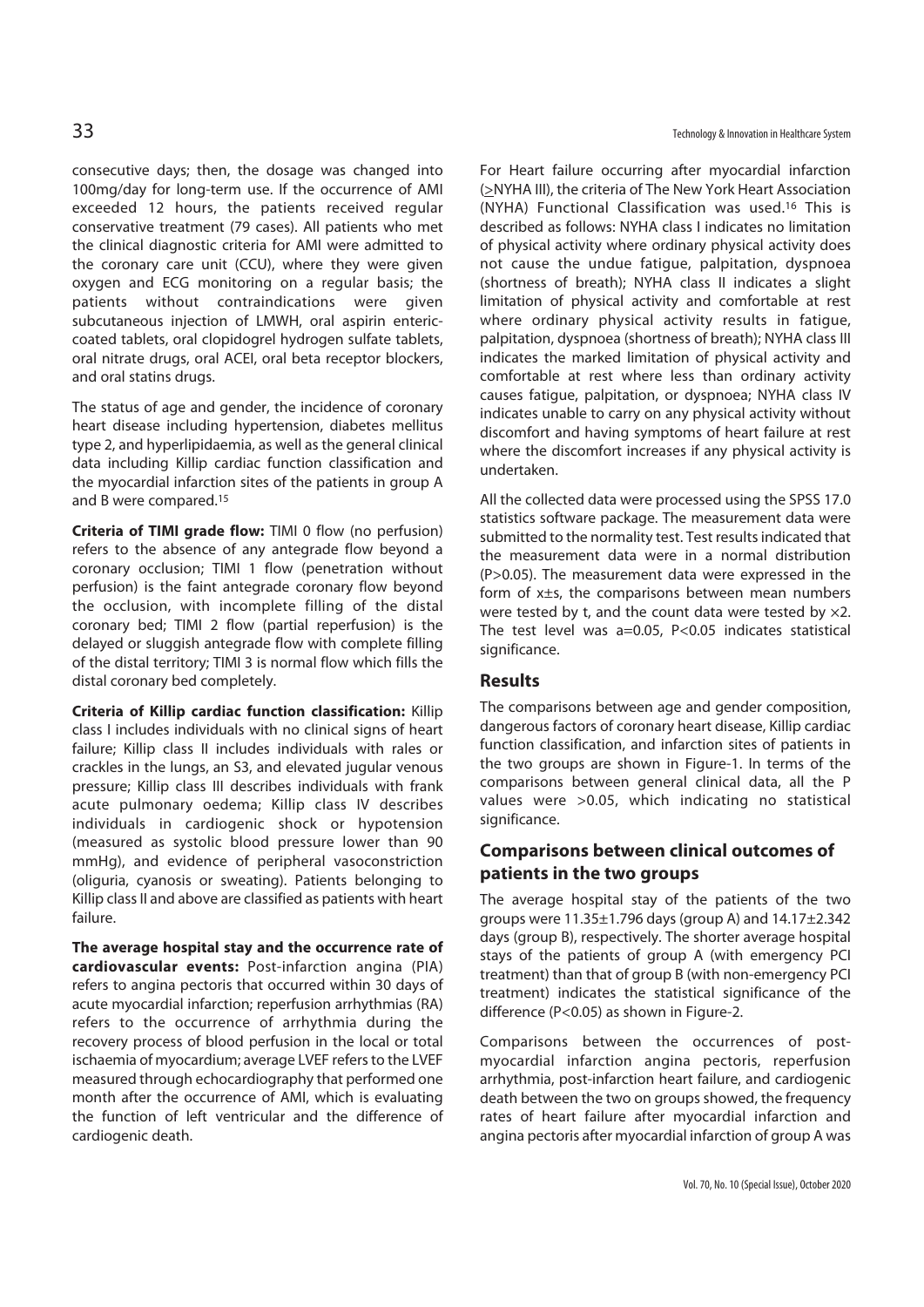

Figure-1: The comparisons of general clinical materials between the patients in the two groups (A: the comparison of gender composition; B: the comparison of dangerous factors of the incidence of coronary heart disease;C: the comparison of Killip cardiac function classification; D: the comparison of infarction sites).



**Figure-2:** The comparison between average hospital stays of the patients in the two groups.



**Figure-3:** The comparisons between the occurrences of post-myocardial infarction angina pectoris, reperfusion arrhythmia, and post-infarction heart failure of patients in the two groups.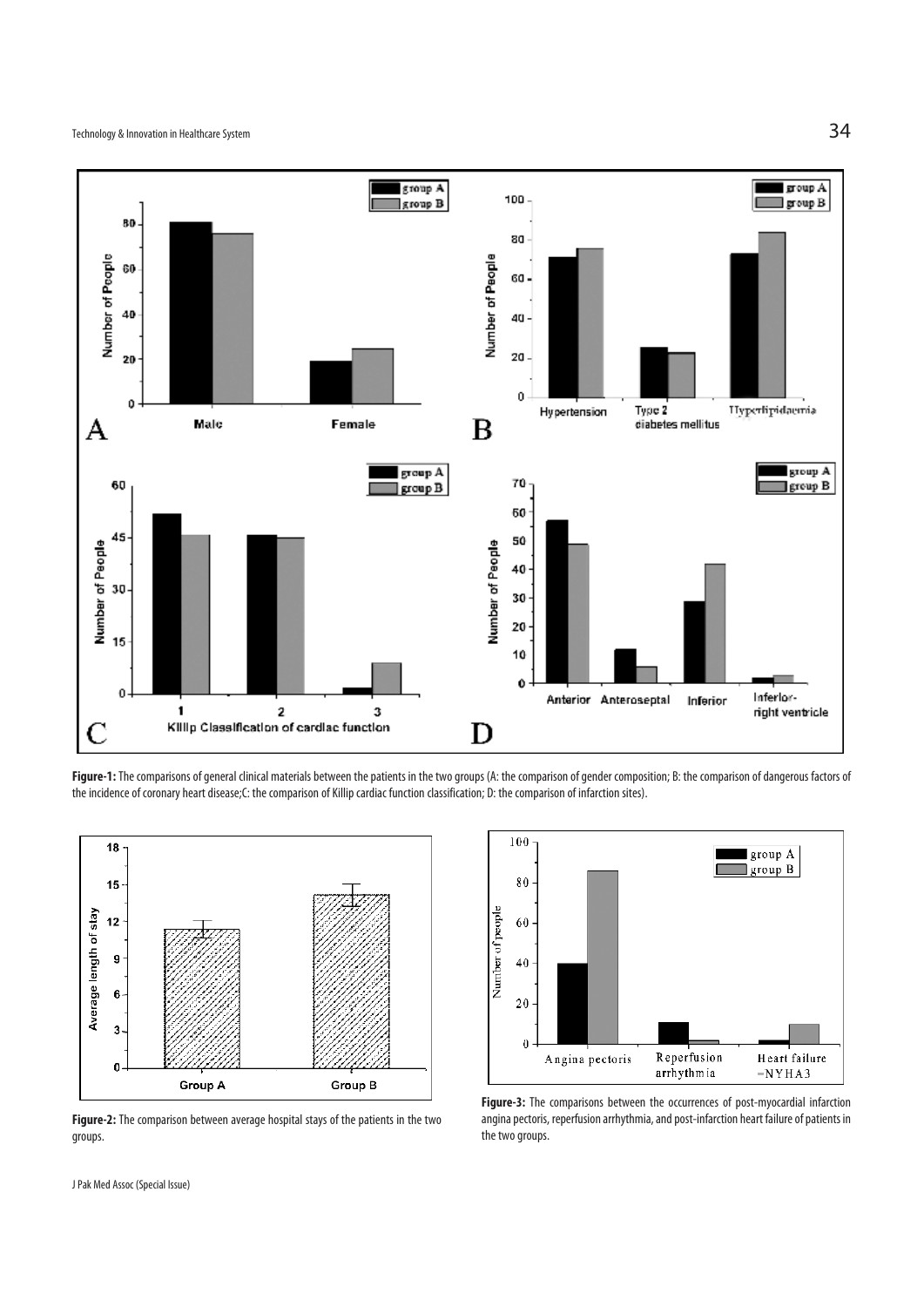

**Figure-4:** The comparison between the average left ventricular ejection fraction of the patients in the two groups.

lower than that of group B. This indicates the statistical significance of the difference (P<0.05). The frequency rate of reperfusion arrhythmia of group A was higher than that of group B, indicating the statistical significance of the difference (P<0.05). There were no deaths in group A and 6 deaths in group B. The difference was statistically significant (P<0.05), as shown in Figure-3.17-20

The emergency PCI could simultaneously treat the remaining stenosis in the infarction sites and immediately define the anatomy structure and the left ventricular function of the coronary artery. The average LVEF of group A was higher than that of group B, which indicates the statistical significance of the difference (P < 0.05) (Figure-4).21-27

## **Discussion**

Acute myocardial infarction is a medical emergency. Missed diagnosis or delayed diagnosis may lead to poor prognosis or even death.28 Each year, more than six million people are in the emergency rooms around the United States with symptoms of AMI. Of the 1 million AMI patients, 350,000 died in the acute phase.29 Patients suspected of acute myocardial infarction with typical symptoms, including chest pain, should be assigned to the highest priority group, requiring immediate medical assistance or care within 10 minutes. Which will decrease the mortality of acute coronary syndrome. This achievement is based on the rapid identification of possible acute coronary syndromes, the acquisition of ECG diagnosis, and the rapid start of treatment, including aspirin, oxygen, thrombolytic agents and cardiac catheters. The American College of Cardiology / American Heart Association (ACC / AHA) practice guidelines emphasize the importance of rapid diagnosis and

treatment.30 However, these goals are not always achievable, and their failure leads to an increase in mortality. The purpose of this study was to determine the frequency of guidance related activities reported by emergency nurses in classifying patients with myocardial infarction.

Early infarct related artery patency is related to the improvement of prognosis in patients with myocardial infarction. Despite the progress of primary percutaneous coronary intervention, early infarct related artery patency is still associated with a high success rate of surgery and improved clinical care. Patients with AMI often have extremely unstable conditions in the acute stage in which they are prone to heart failure, arrhythmia, and cardiogenic shock with high mortality rates.31 Minimizing the size of infarction and opening the infarct-related arteries in a short time with persistent and constant rates are the keys to improve the prognosis of patients with acute myocardial infarction. A large number of studies have shown that the emergency PCI has strong advantages in timely opening the infarct-related arteries in order to restore the myocardial blood supply, reduce the ischaemia and necrosis of myocardial tissues, diminish the complications, as well as improve the long-term prognosis.32,33 The research by Desch et al. showed that the emergency PCI was more advantageous in the AMI treatment than other conservative treatments such as thrombolysis.34

In this study, the incidences of cardiovascular events were compared between the patients from the two groups (with emergency or non-emergency PCI). The results showed that the incidence rates of post-infarction angina pectoris, post-infarction heart failure, and cardiogenic death of group A were lower than those of group B. According to the researches of Dondo et al. and Sajjad et al., the incidence rates of a 30-day mortality, recurrent myocardial infarction, and angina pectoris decreased significantly for the patients with direct PCI as compared to conservatively treated patients with AMI, which was consistent with the results of this study.35,36 Emergency PCI can quickly open the infarct-related arterial lumen to avoid the stimulation of platelet aggregation. Therefore, it can reduce the platelet aggregation and avoid the thrombosis and re-occlusion of infarct-related arteries, thereby improving the reserve capacity of coronary arteries and reducing the incidence rates of cardiovascular events. In this study, the incidence rate of reperfusion arrhythmias of group A was significantly higher than that of group B. This might be related to the immediate opening and higher opening rate of infarctrelated arteries in emergency PCI. PCI nursing for patients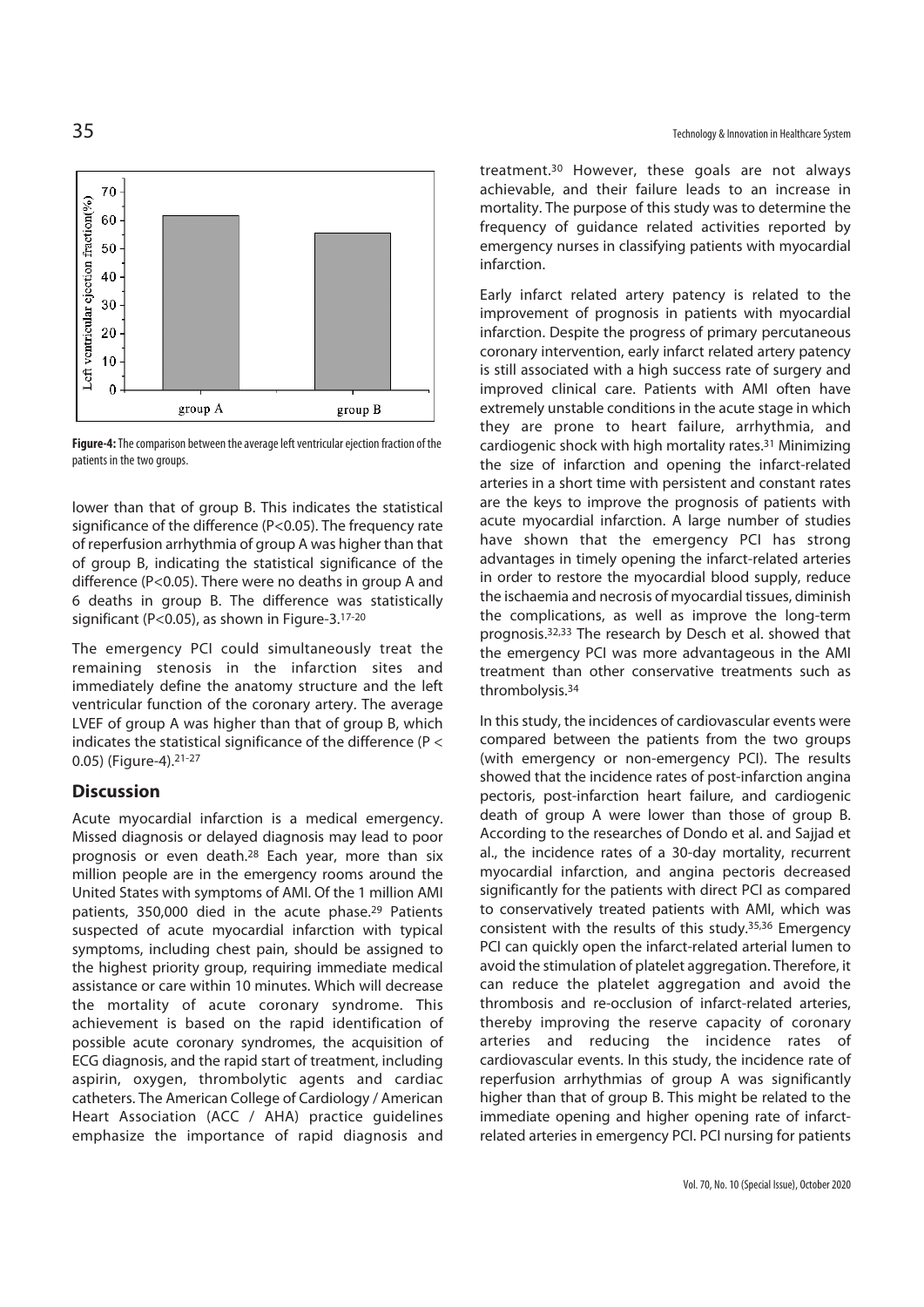with acute myocardial infarction (AMI) can significantly reduce mortality and the risk of major cardiovascular adverse events. Similarly, studies have focused on analyzing key factors based on priority care for patients with acute myocardial infarction. Nursing classification is the first potential key step in the treatment of myocardial infarction. The study divided patients into two groups for statistical analysis: high priority (urgent and very urgent) and low priority (urgent, standard and non-urgent). Most patients with myocardial infarction are divided into low priority nursing. Because of the variability of symptoms or the professional qualification requirements of clinical data collection and interpretation, classification is difficult to achieve, which has a greater impact on the prognosis of patients.37

In summary, emergency nursing for the patients with AMI could quickly and efficiently clear the infarct-related arteries, as well as reduce the occurrence rate of cardiovascular events after myocardial infarction, improve the left heart functions of patients, prevent the heart failure, and reduce the average length of hospital stays. This is a very effective treatment for the patients with AMI as it brings good prognosis to the patients.

#### **Conclusion**

The paper has selected the general clinical data of 200 patients with AMI, including angina pectoris after myocardial infarction, the reperfusion arrhythmia, the post-infarction heart failure, the cardiogenic death, and the LVEF. All patients were divided into two groups according to the treatment methods, which were the emergency PCI treatment group (group A, 100 cases) and the non-emergency PCI treatment group (group B, 100 cases). A comparison of the general clinical data between the two groups showed no statistical difference indicating that both groups were comparable. By comparing the myocardial infarction, angina pectoris, heart failure after myocardial infarction, and cardiogenic death, it was discovered that the patients who received emergency PCI treatment had significantly fewer cardiovascular events after myocardial infarction than those non-emergency PCI treated patients. The re-opening of IRA could significantly improve the myocardial reperfusion and cardiac functions. If the IRA was opened within 1hour of the AMI incidence, the irreversible myocardial necrosis would be avoided, and the mortality risks would be minimized to the greatest extent. This indicated that the emergency treatment was urgent and critical to the AMI patients.

**Disclaimer:** I hereby declare that this research paper is my own and autonomous work. All sources and aids used have been indicated as such. All texts either quoted directly or paraphrased have been indicated by in-text citations. Full bibliographic details are given in the reference list which also contains internet sources. This work has not been submitted to any other journal for consideration.

**Conflict of Interest:** We declare that all contributing authors of this paper have no conflict of interest and all have contributed equally for this research work.

**Source of Funding:** This work was supported by the contributing authors from University through internal research grant.

#### **References**

- Zhou M, Yu K, Wang XH, Yang CS, Lei YP, Wang YG, et al. Analysis on application timing of IABP in emergency PCI treatment of patients with combined acute myocardial infarction and cardiac shock. Eur Rev Med Pharmacol Sci 2017;21:2934-9.
- 2. Wang XF, Ye M, Yan D, Zhang HM, Jia P, Ren XJ, et al. Non-invasive ventilation improves hemorheology status in hypoxemic patients with acute myocardial infarction after PCI. J Geriatr Cardiol 2017;14:274-9. doi: 10.11909/j.issn.1671-5411.2017.04.007.
- 3. Jung C, Kelm M, Nitschmann S. PCI strategies in patients with acute myocardial infarction and cardiogenic shock: CULPRIT-SHOCK. Internist (Berl) 2018;59:514-516. doi: 10.1007/s00108-018- 0406-5.
- 4. Meraj PM, Doshi R, Schreiber T, Maini B, O'Neill WW. Impella 2.5 initiated prior to unprotected left main PCI in acute myocardial infarction complicated by cardiogenic shock improves early survival. J Interv Cardiol 2017;30:256-63. doi: 10.1111/joic.12377.
- 5. Pappalardo F, Bertoldi L. PCI Strategies in Acute Myocardial Infarction with Cardiogenic Shock. N Engl J Med 2018;378:1360. doi: 10.1056/NEJMc1802622.
- 6. Ozaki Y, Katagiri Y, Onuma Y, Amano T, Muramatsu T, Kozuma K, et al. CVIT expert consensus document on primary percutaneous coronary intervention (PCI) for acute myocardial infarction (AMI) in 2018. Cardiovasc Interv Ther 2018;33:178-203. doi: 10.1007/s12928-018-0516-y.
- 7. Russo JJ, Bagai A, Le May MR, Yan AT. Immediate non-culprit vessel percutaneous coronary intervention (PCI) in patients with acute myocardial infarction and cardiogenic shock: a swinging pendulum. J Thorac Dis 2018;10:661-6. doi: 10.21037/jtd.2018.01.106.
- 8. Ashraf MA, Mohd Hanafiah M. Sustaining life on earth system through clean air, pure water, and fertile soil. Environ Sci Pollut Res Int 2019;26:13679-80. doi: 10.1007/s11356-018-3528-3.
- 9. Khan J, Ilyas S, Akram B, Ahmad K, Hafeez M, Siddiq M, et al. Zno/NiO coated multi-walled carbon nanotubes for textile dyes degradation. Arab J Chem 2018;11:880-96. Doi: 10.1016/j.arabjc.2017.12.020
- 10. Rabbani AH, Hayat K, Gardezi FH, Waheed A, Zahra A. A comparison of nalbuphine and pentazocine in controlling postoperative pain in dogs. Matrix Sci Med 2018;2:15-20. DOI: 10.26480/msm.02.2018.15.20
- 11. Reddy BN, Aqueel AM. Atypical Fracture Femur Following Long Term Prednisolone And Alendron ate Medication: A Case Report. Matrix Sci Pharma 2018;2:4-5. DOI: 10.26480/msp.02.2018.04.05
- 12. Ashik Bk, Shrestha J, Subedi R. Grain yield and yield attributing traits of maize genotypes under different planting dates. Malays J Sustain Agric 2018;2:6-8. DOI: 10.26480/mjsa.02.2018.06.08
- 13. Razzak MA, Islam MA, Rahman MH, Sathi MA, Atikuzzamman M. Screening Of Lentil Germplasm Against Stemphylium Blight By